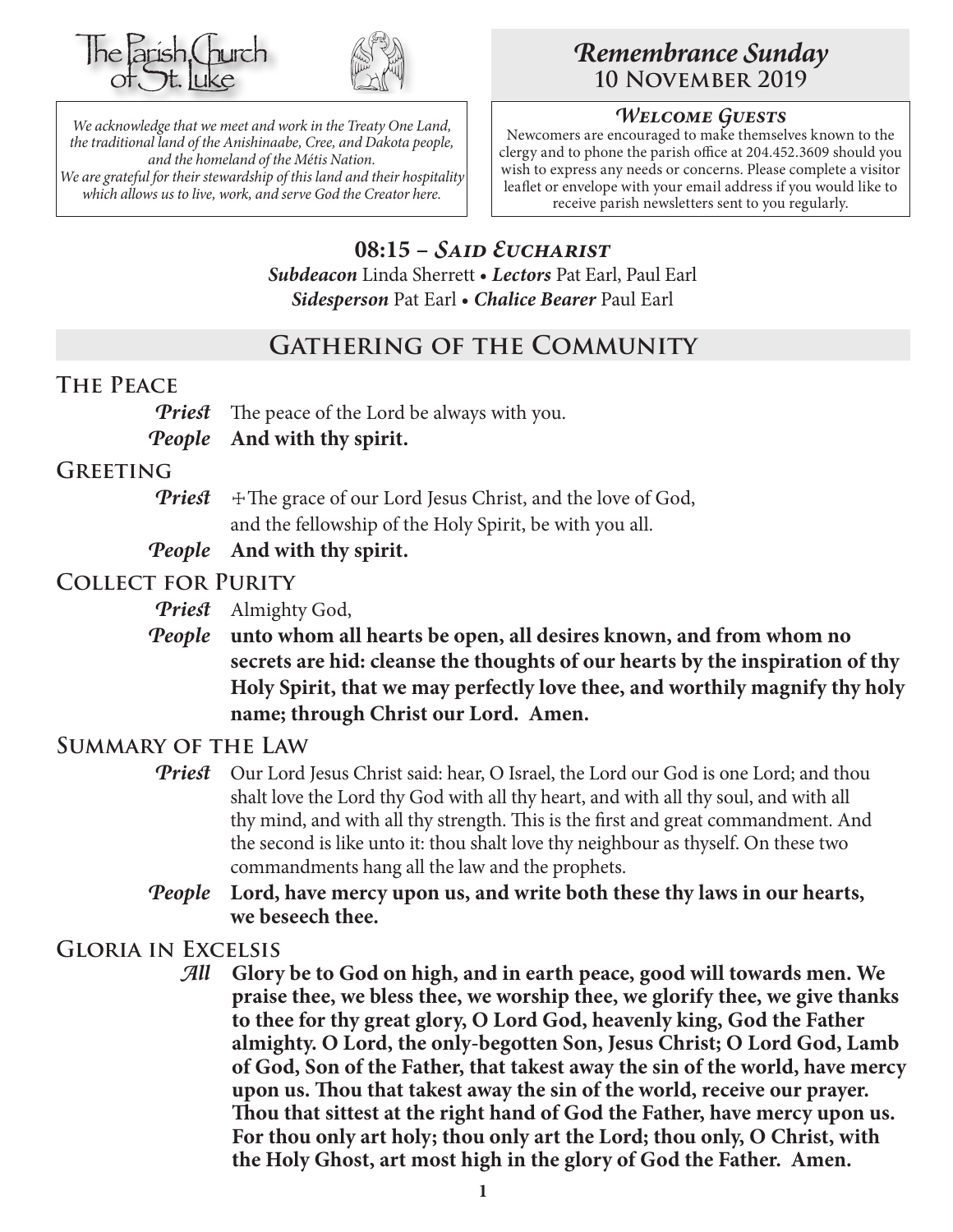## **Collect of the Day** *Proper 32*

**Priest** Eternal God, who caused all holy scriptures to be written for our learning, grant us so to hear them, read, mark, learn, and inwardly digest them, that we may embrace and ever hold fast the blessed hope of everlasting life, which you have given us in our Saviour Jesus Christ, who lives and reigns with you and the Holy Spirit, one God, for ever and ever.*Amen.*

## **Proclamation of the Word**

## **First Lesson** *Haggai 1.15b–2.9*

#### *Lector* A Reading from the Book of Haggai.

In the second year of King Darius, in the seventh<br>
month, on the twenty-first day of the month,<br>
the word of the Lard same by the monthat Hessai month, on the twenty-first day of the month, the word of the Lord came by the prophet Haggai, saying: 2 Speak now to Zerubbabel son of Shealtiel, governor of Judah, and to Joshua son of Jehozadak, the high priest, and to the remnant of the people, and say, <sup>3</sup>Who is left among you that saw this house in its former glory? How does it look to you now? Is it not in your sight as nothing? 4 Yet now take courage, O Zerubbabel, says the Lord; take courage, O Joshua, son of Jehozadak, the high priest; take courage, all you people of the land, says the Lord; work, for I am with you, says the Lord of hosts, <sup>5</sup>according to

the promise that I made you when you came out of Egypt. My spirit abides among you; do not fear. 6 For thus says the Lord of hosts: Once again, in a little while, I will shake the heavens and the earth and the sea and the dry land; <sup>7</sup> and I will shake all the nations, so that the treasure of all nations shall come, and I will fill this house with splendour, says the Lord of hosts. 8 The silver is mine, and the gold is mine, says the Lord of hosts. 9 The latter splendour of this house shall be greater than the former, says the Lord of hosts; and in this place I will give prosperity, says the Lord of hosts.

#### ℣ The Word of the Lord. ℟ **Thanks be to God.**

#### **Psalm** *98 Cantate Domino*

O sing unto the Lord a new song **\* for he hath done marvellous things.**

- 2 With his own right hand, and with his holy arm **\* hath he gotten himself the victory.**
- 3 The Lord declared his salvation **\***

**his righteousness hath he openly shewed in the sight of the heathen.**

- 4 He hath remembered his mercy and truth toward the house of Israel **\* and all the ends of the world have seen the salvation of our God.**
- 5 Shew yourselves joyful unto the Lord, all ye lands **\* sing, rejoice, and give thanks.**

6 Praise the Lord upon the harp **\***

**sing to the harp with a psalm of thanksgiving.**

7 With trumpets also and shawms **\***

**O shew yourselves joyful before the Lord the King.**

- 8 Let the sea make a noise, and all that therein is **\* the round world, and they that dwell therein.**
- 9 Let the floods clap their hands, and let the hills be joyful together before the Lord **\* for he is come to judge the earth.**
- 10 With righteousness shall he judge the world **\***

**and the people with equity.**

☩**Glory be to the Father, and to the Son, and to the Holy Ghost;**

**As it was in the beginning, in now and ever shall be: world without end. Amen.**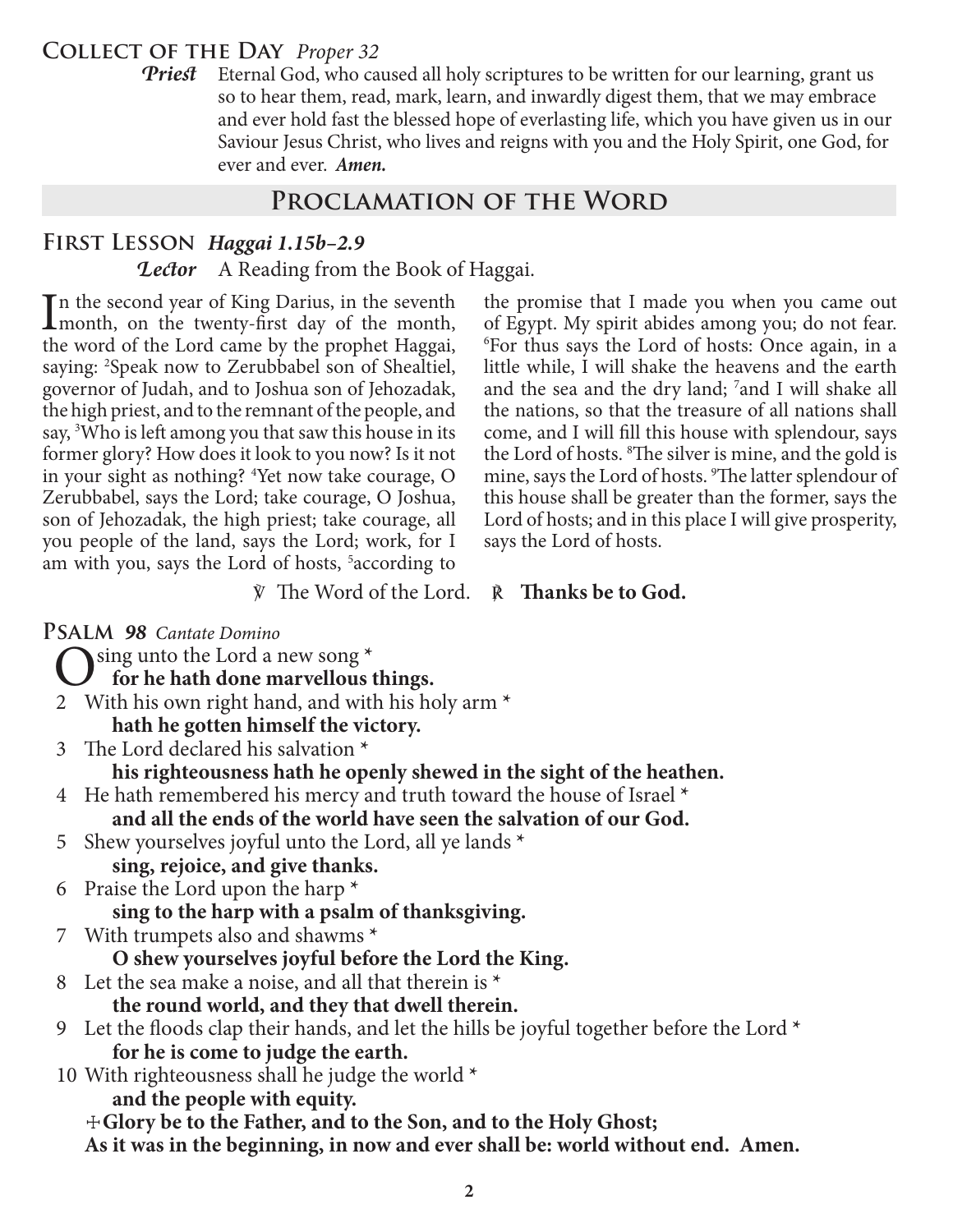# **Second Lesson** *2 Thessalonians 2.1–5, 13–17*

*Lector* A Reading from the Second Letter of Paul to the Thessalonians.

 $A<sup>s</sup>$  to the coming of our Lord Jesus Christ and  $A<sup>o</sup>$  being gathered together to him, we beg weak has a suid-ly chalon you, brothers and sisters, <sup>2</sup>not to be quickly shaken in mind or alarmed, either by spirit or by word or by letter, as though from us, to the effect that the day of the Lord is already here. 3 Let no one deceive you in any way; for that day will not come unless the rebellion comes first and the lawless one is revealed, the one destined for destruction. 4 He opposes and exalts himself above every so-called god or object of worship, so that he takes his seat in the temple of God, declaring himself to be God. 5 Do you not remember that I told you these things when I was still with you? <sup>13</sup>But we must always give thanks to

God for you, brothers and sisters beloved by the Lord, because God chose you as the first fruits for salvation through sanctification by the Spirit and through belief in the truth. 14For this purpose he called you through our proclamation of the good news, so that you may obtain the glory of our Lord Jesus Christ. 15So then, brothers and sisters, stand firm and hold fast to the traditions that you were taught by us, either by word of mouth or by our letter. <sup>16</sup>Now may our Lord Jesus Christ himself and God our Father, who loved us and through grace gave us eternal comfort and good hope, 17comfort your hearts and strengthen them in every good work and word.

℣ The Word of the Lord. ℟ **Thanks be to God.**

#### **Gospel** *St. Luke 20.27–38*

## *Gospeler* The Lord be with you. *People* **And with thy spirit.**

 ☩☩☩The Holy Gospel of our Lord Jesus Christ according to St. Luke. **Glory be to thee, O Lord.**

Come Sadducees, those who say there is no **O** resurrection, came to Jesus  $^{28}$  and asked him a question, "Teacher, Moses wrote for us that if a man's brother dies, leaving a wife but no children, the man shall marry the widow and raise up children for his brother. 29Now there were seven brothers; the first married, and died childless; <sup>30</sup>then the second <sup>31</sup> and the third married her, and so in the same way all seven died childless. 32Finally the woman also died. <sup>33</sup>In the resurrection, therefore, whose wife will the woman be? For the seven had married her." <sup>34</sup>Jesus said to them, "Those who belong to this age marry

and are given in marriage; <sup>35</sup>but those who are considered worthy of a place in that age and in the resurrection from the dead neither marry nor are given in marriage. 36Indeed they cannot die anymore, because they are like angels and are children of God, being children of the resurrection. <sup>37</sup>And the fact that the dead are raised Moses himself showed, in the story about the bush, where he speaks of the Lord as the God of Abraham, the God of Isaac, and the God of Jacob. 38Now he is God not of the dead, but of the living; for to him all of them are alive."

℣ The Gospel of Christ. ℟ **Praise be to thee, O Christ.**

# **Homily Nicene Creed**

*All* **I believe in one God, the Father almighty, maker of heaven and earth, and of all things visible and invisible; And in one Lord Jesus Christ, the onlybegotten Son of God, begotten of the Father before all worlds, God, of God; Light, of Light; very God, of very God; begotten, not made; being of one substance with the Father; through whom all things were made: who for us and for our salvation came down from heaven, and was incarnate by the Holy Ghost of the Virgin Mary, and was made man, and was crucified also for us under Pontius Pilate. He suffered and was buried, and the third**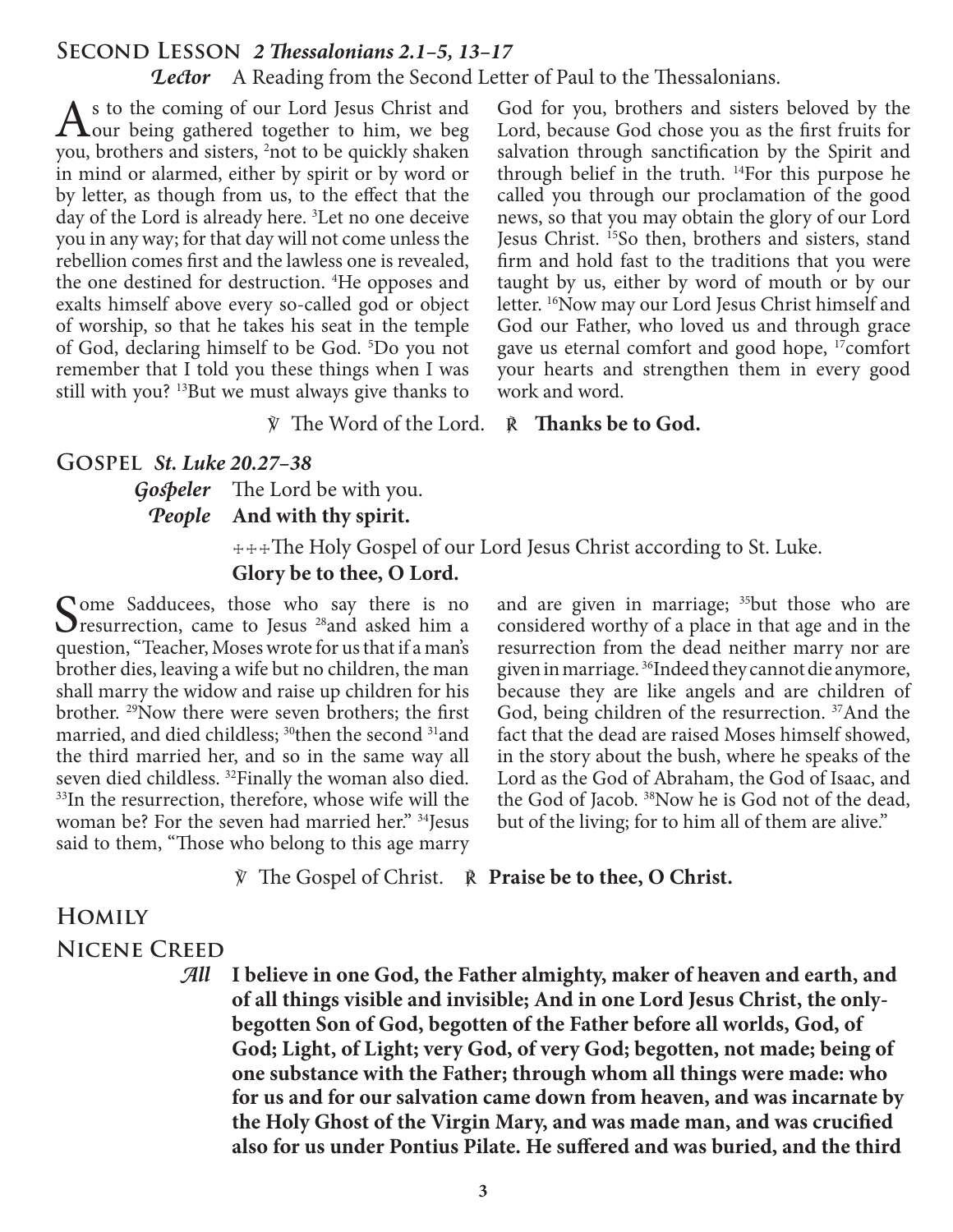**day he rose again according to the scriptures, and ascended into heaven, and sitteth on the right hand of the Father. And he shall come again with glory to judge both the quick and the dead: whose kingdom shall have no end. And I believe in the Holy Ghost, the Lord, the giver of life, who proceedeth from the Father and the Son, who with the Father and the Son together is worshipped and glorified, who spake by the prophets. And I believe one, holy, catholic, and apostolic Church. I acknowledge one baptism for the remission of sins.**  $\pm$ **And I look for the resurrection of the dead, and the life of the world to come. Amen.**

## **Prayers of the People**

### **Confession and Absolution**

- *Priest* Let us humbly confess our sins to almighty God.
- *People* **Almighty God, Father of our Lord Jesus Christ, Maker of all things and judge of all people: We acknowledge and confess our manifold sins and wickedness, Which we from time to time most grievously have committed, By thought, word and deed, Against thy divine majesty. We do earnestly repent, and are heartily sorry for these our misdoings. Have mercy upon us, most merciful Father; For thy Son our Lord Jesus Christ's sake, Forgive us all that is past; And grant that we may ever hereafter Serve and please thee In newness of life, To the honour and glory of thy name; Through Jesus Christ our Lord. Amen.**
- *Priest* Almighty God, our heavenly Father, who of his great mercy hath promised forgiveness of sins to all them that with hearty repentance and true faith turn unto him: + have mercy upon you; pardon and deliver you from all your sins; confirm and strengthen you in all goodness; and bring you to everlasting life; through Jesus Christ our Lord.
	- *All* **Amen.**

## **Celebration of the Eucharist**

## **Offertory Sentence**

*Priest* All things come of thee, O Lord.

#### *People* **And of thine own have we given thee.**

#### **Prayer over the Gifts**

**Priest** Gracious God, your word to us is food indeed. Receive all we offer you this day, and let your loving-kindness be our comfort, for the sake of Jesus Christ, your living Word. *Amen.*

**Great Thanksgiving** *Eucharistic Prayer A - Proper Preface of The Lord's Day 1*

*Priest* The Lord be with you.

*People* **And with thy spirit.**

Lift up your hearts.

**We lift them up unto the Lord.**

Let us give thanks unto our Lord God.

**It is meet and right so to do.**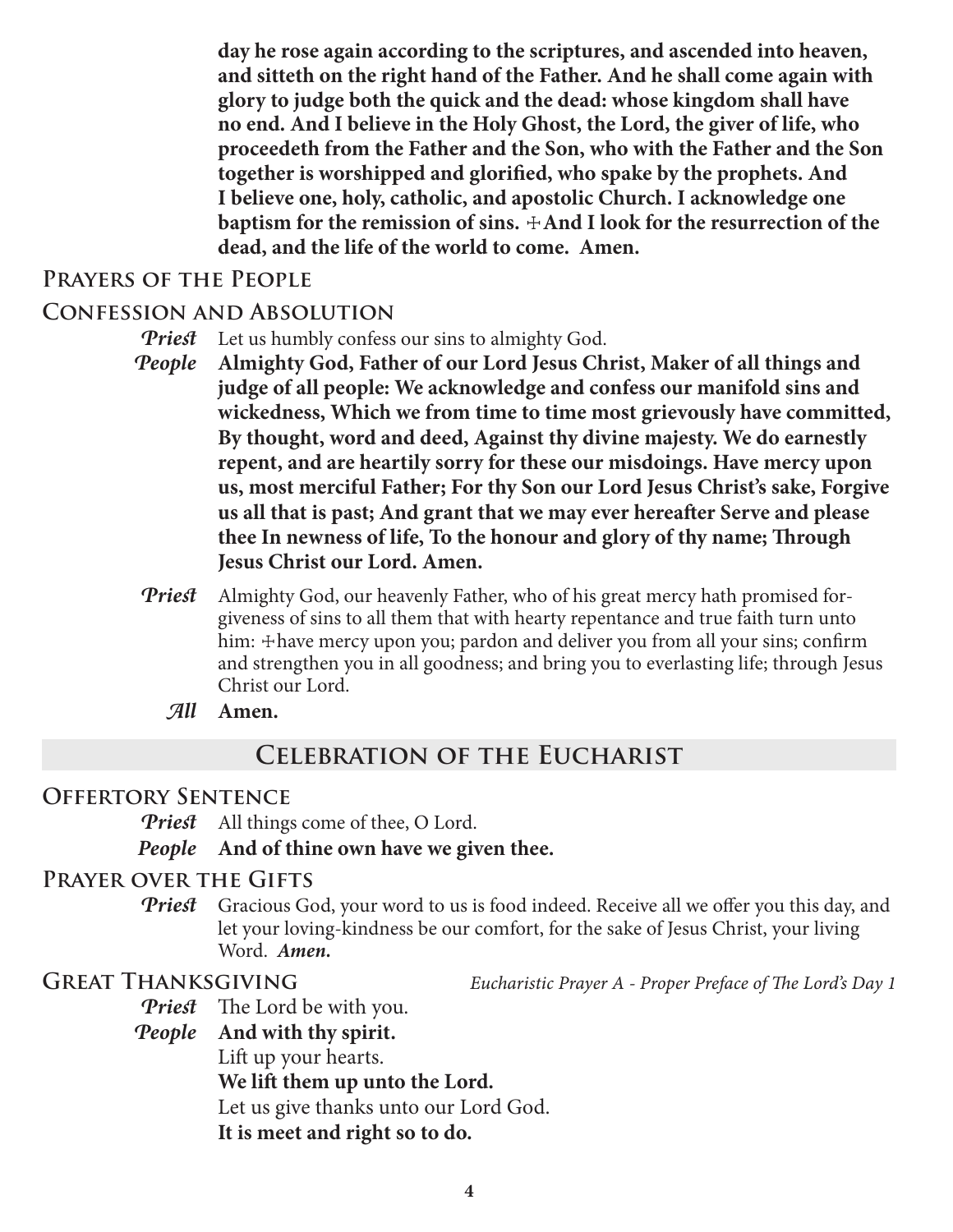*Priest* It is very meet, right, and our bounden duty, that we should at all times, and in all places, give thanks unto thee, O Lord, holy Father, almighty, everlasting God, creator and preserver of all things. For thou art the fountain of light and life for all thy creation: thou hast made us in thine own image, and dost raise us to new life in Jesus Christ our Saviour. Therefore with angels and archangels, and with all the company of heaven, we laud and magnify thy glorious name; evermore praising thee and saying:

# **Sanctus, Benedictus**

- *All* **Holy, holy, holy, Lord God of Hosts, heaven and earth are full of thy glory. Glory be to thee, O Lord most high.** ☩**Blessed is he that cometh in the name of the Lord: Hosanna in the highest.**
- **Priest** Blessing and glory and thanksgiving be unto thee, almighty God, our heavenly Father, who of thy tender mercy didst give thine only Son Jesus Christ to take our nature upon him, and to suffer death upon the cross for our redemption; who made there, by his one oblation of himself once offered, a full, perfect, and sufficient sacrifice, oblation, and satisfaction, for the sins of the whole world; and did institute, and in his holy Gospel command us to continue, a perpetual memorial of that his precious death, until his coming again. Hear us, O merciful Father, we most humbly beseech thee; and grant that we receiving these thy creatures of bread and wine, according to thy Son our Saviour Jesus Christ's holy institution, in remembrance of his death and passion, may be partakers of his most blessed body and blood; who, in the same night that he was betrayed, took bread; and, when he had given thanks, he brake it; and gave it to his disciples, saying, "Take, eat; this is my body which is given for you: Do this in remembrance of me." Likewise after supper he took the cup; and when he had given thanks, he gave it to them, saying, "Drink ye all, of this; for this is my blood of the new covenant, which is shed for you and for many for the remission of sins: Do this, as oft as ye shall drink it, in remembrance of me." Wherefore, O Father, Lord of heaven and earth, we thy humble servants, with all thy holy Church, remembering the precious death of thy beloved Son, his mighty resurrection, and glorious ascension, and looking for his coming again in glory, do make before thee, in this sacrament of the holy bread of eternal life and the cup of everlasting salvation, the memorial which he hath commanded:

## *All* **We praise thee, we bless thee, we thank thee, and we pray to thee, Lord our God.**

 And we entirely desire thy fatherly goodness mercifully to accept this our sacrifice of praise and thanksgiving, most humbly beseeching thee to grant, that by the merits and death of thy Son Jesus Christ, and through faith in his blood, we and all thy whole Church may obtain remission of our sins, and all other benefits of his passion; And we pray that by the power of thy Holy Spirit, all we who are partakers of this holy communion may be fulfilled with thy grace and heavenly benediction; through Jesus Christ our Lord, by whom and with whom, in the unity of the Holy Spirit, all honour and glory be unto thee, O Father Almighty, world without end. *Amen.*

# **Lord's Prayer**

*Priest* And now, as our Saviour Christ hath taught us, we are bold to say:

*All* **Our Father, who art in heaven, hallowed be thy name, thy kingdom come, thy will be done, on earth as it is in heaven. Give us this day our daily**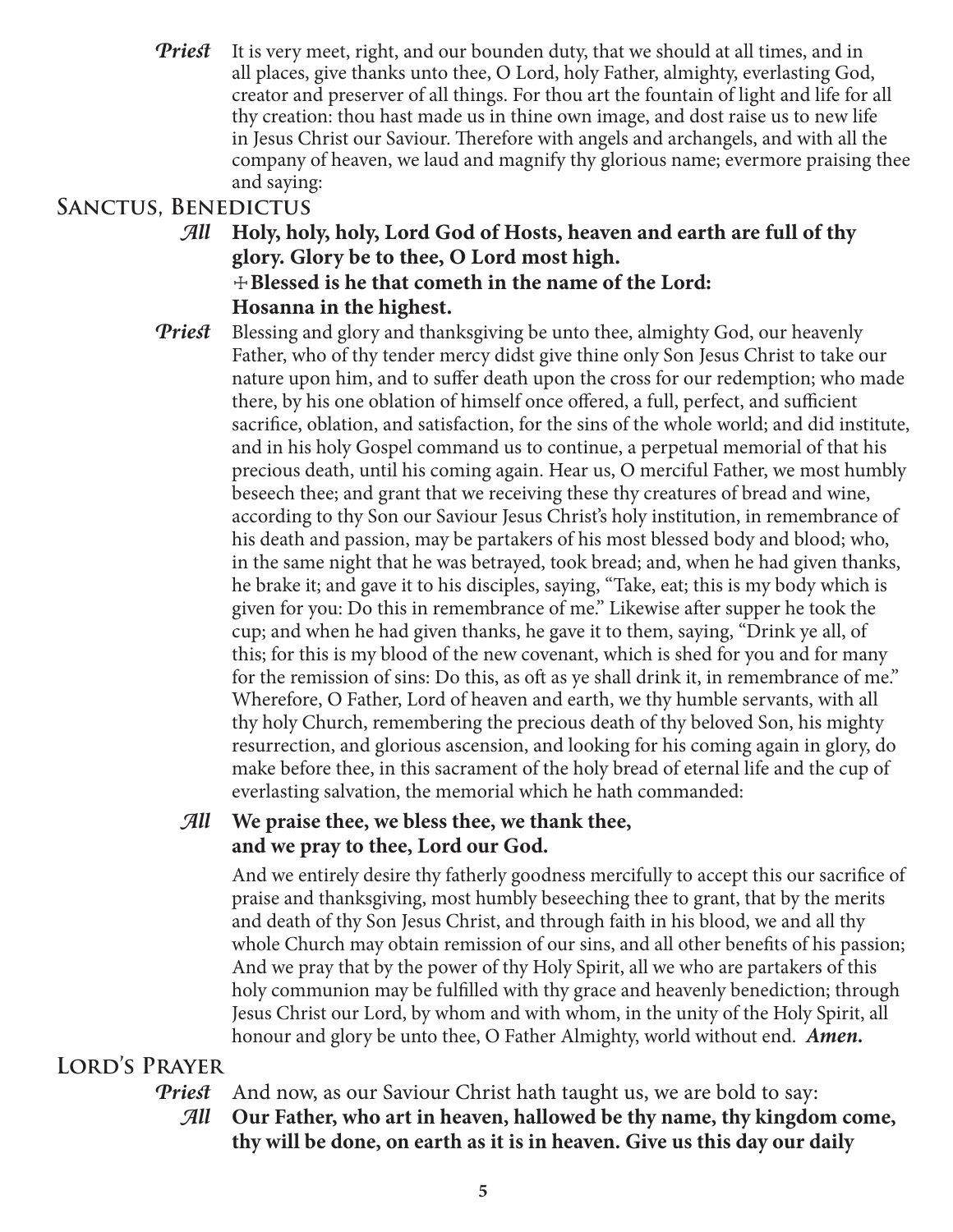**bread. And forgive us our trespasses, as we forgive those who trespass against us. And lead us not into temptation, but deliver us from evil. For thine is the kingdom, the power, and the glory, for ever and ever. Amen.**

## **Breaking of the Bread**

*All* **We do not presume to come to this thy table, O merciful Lord, trusting in our own righteousness, but in thy manifold and great mercies. We are not worthy so much as to gather up the crumbs under thy table. But thou art the same Lord, whose property is always to have mercy: grant us therefore, gracious Lord, so to eat the flesh of thy dear Son Jesus Christ, and to drink his blood, that we may evermore dwell in him, and he in us. Amen.**

## **Fraction Anthem** *Agnus Dei*

*All* **O Lamb of God, that takest away the sin of the world: have mercy upon us. O Lamb of God, that takest away the sin of the world: have mercy upon us. O Lamb of God, that takest away the sin of the world: grant us thy peace.**

## **INVITATION**

*Priest* The gifts of God for the People of God. *People* **Thanks be to God.**

## **The Communion**

#### *All people seeking God are welcome to come forward to receive communion.*

*If you do not wish to receive communion, please come forward to receive a blessing, indicating this by crossing your arms across your chest.*

## **Prayer after Communion**

*Priest* Living God, in the eucharist you fill us with new hope. May the power of your love, which we have known in word and sacrament, continue your saving work among us, and bring us to the joy you promise. We ask this in the name of Jesus Christ our Lord. *Amen.*

## **Doxology**

#### *Priest* Glory to God

*All* **whose power, working in us, can do infinitely more than we can ask or imagine. Glory to God from generation to generation, in the Church and in Christ Jesus, for ever and ever. Amen.**

## **Blessing**

*Priest* The peace of God, which passeth all understanding, keep your hearts and minds in the knowledge and love of God, and of his Son Jesus Christ our Lord:  $\pm$ And the blessing of God almighty, the Father, the Son, and the Holy Spirit be amongst you and remain with you always. *Amen.*

## **Announcements**

## **Dismissal**

*Leader* Go forth in the name of Christ.

*People* **Thanks be to God.**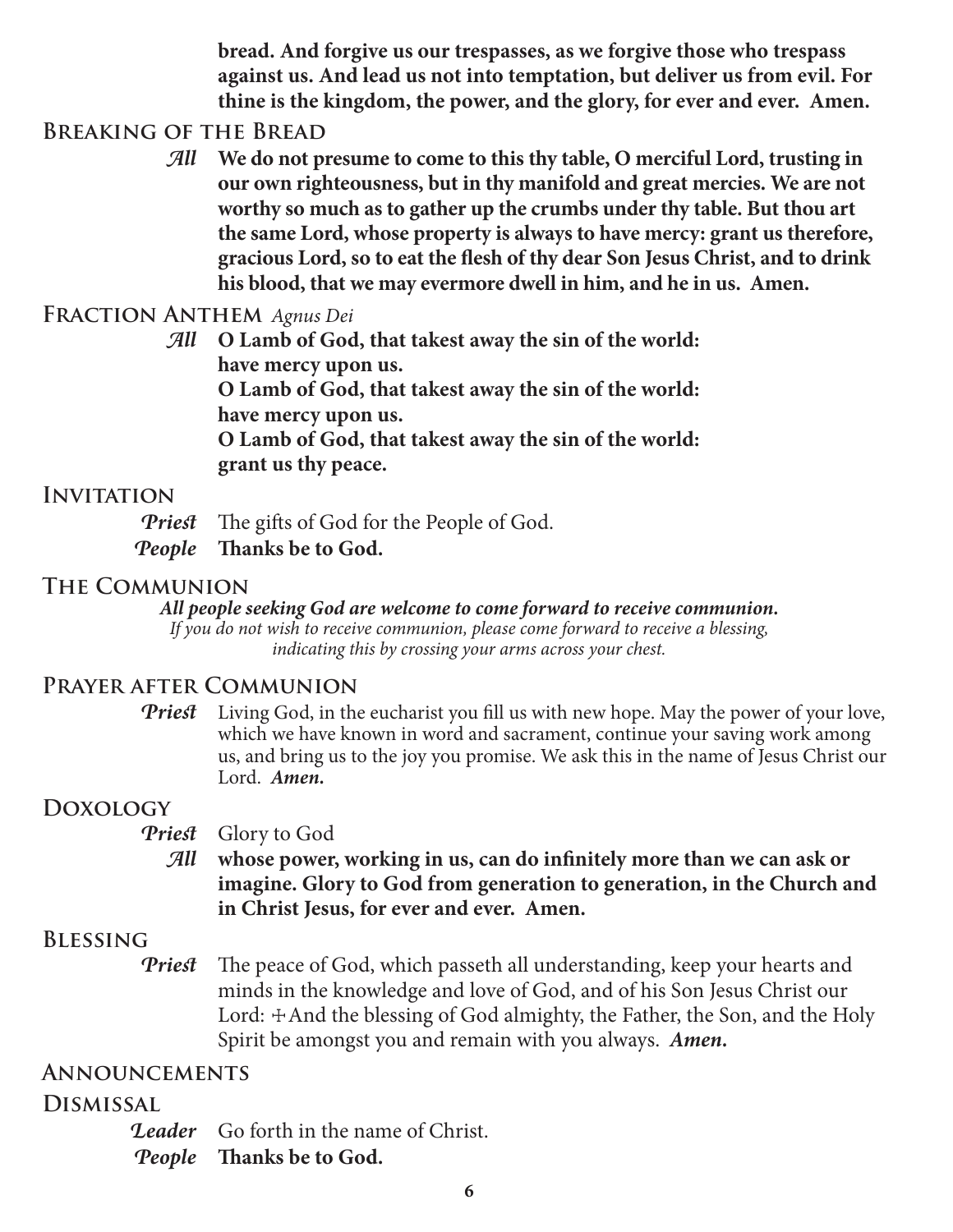Flowers this morning are dedicated to the Glory of God and in loving memory of Donald Fisher (8th Anti-Aircraft Regiment) and F.V. Dennis (Winnipeg Grenadiers), given by Barbara Fisher.

# *You are cordially invited to a service of Choral Evensong - today at 16:00. All are welcome!*

If you would like your birth date or anniversary published in the pew leaflet, please contact the parish office.

> Marlene McCulloch 14 November *Happy Birthday*

# **17 November** – *Twenty-third Sunday after Pentecost (Proper 33)* **08:15 -** *Said Eucharist* **• 10:30 -** *Sung Eucharist*

Isaiah 65.17–25 • Psalm 98 *Cantate Domino* 2 Thessalonians 3.6–13 • St. Luke 21.5–19

# *Please include the following people in your prayers:*

#### **Parishioners:**

qЈ

Betty DeJong, Myrna Martin, Susan Roe-Finlay, Jeff Brown, Bill Brant, Joanne Tapscott, Reinhold Pauls, Carol I., Georgie Snead, Anne Caird, Fr. Tom, Pat P., Orest Rosolowich, Harold Christie, Carol Perch, John Judge, Cecile Chiddenton, Shirley and Neil Almdal, the Morris family, Ted R., Ruth Calvert, Dorothy and John Funnell, Ann Croft, Marjorie Sizeland.

#### **Friends and Family:**

Alain Carlson, John McCorquodale, Mike Kondracki, Kathleen Savoy, Rhonda, Beverlee, Sandra, Louise, Samuel, Isabella, Norma, Jim Pierce, Ron Miller, Katherine Filz, Fadi Hammash, David Martin, Rev. Bob Brownlie, Rev. Canon John Ezeobi, Donna Reid, Jenny Miller, Marilyn Pearson, Jocelyn, Jay Sr., Jay Jr. Nowatzki, Alan Holmes, Greg and Tobie Dunn, Jeff, Colette, Renee Dunn, Joan, George Peterson, Brenda Calder, Daphne W., Emily H., Susan R., Robert Paulus, Anita Klaric, Butch Blowers, Lar, Marcus, Edgar Dirk, Walter Mildren, Ed Miller, George Nelson, Everett Lampman.

*This parish has been blessed by your presence today.*